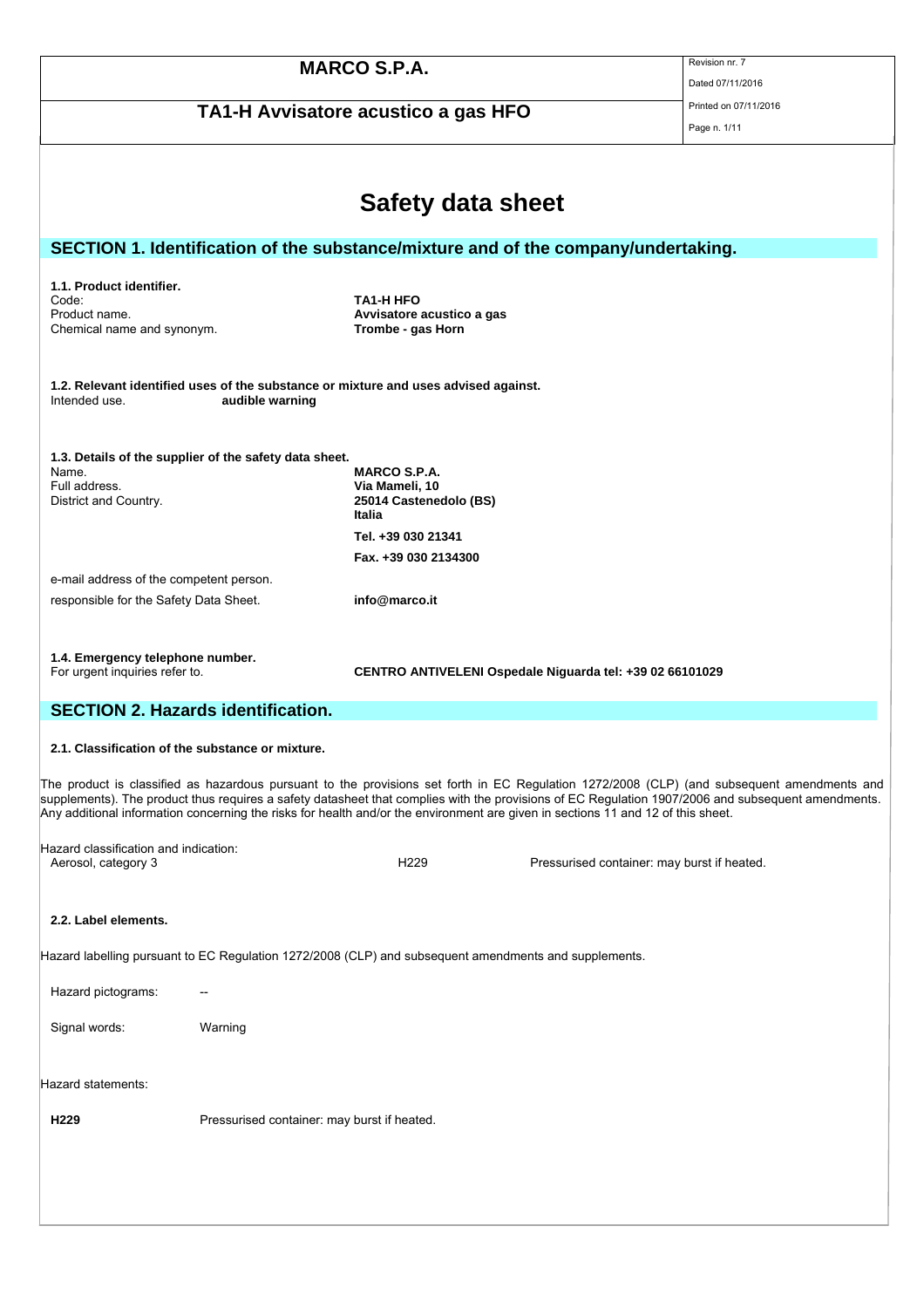## TA1-H Avvisatore acustico a gas HFO<br>Printed on 07/11/2016

Dated 07/11/2016

Page n. 2/11

Precautionary statements:

| P <sub>210</sub> | Keep away from heat, hot surfaces, sparks, open flames and other ignition sources. No smoking. |
|------------------|------------------------------------------------------------------------------------------------|
| P <sub>251</sub> | Do not pierce or burn, even after use.                                                         |
| P410+P412        | Protect from sunlight. Do no expose to temperatures exceeding 50°C / 122°F.                    |

### **2.3. Other hazards.**

On the basis of available data, the product does not contain any PBT or vPvB in percentage greater than 0,1%.

### **SECTION 3. Composition/information on ingredients.**

**3.1. Substances.**

Information not relevant.

**3.2. Mixtures.**

Contains:

The full wording of hazard (H) phrases is given in section 16 of the sheet. **Identification. Classification 1272/2008** 

**(CLP). trans-1,3,3,3-Tetrafluoroprop-1-ene** CAS. 29118-24-9 95 ≤ x < 100 Press. Gas H280 EC. 471-480-0 INDEX. - Reg. no. 01-0000019758-54-xxxx

The product is an aerosol containing propellants. For the purposes of calculation of the health hazards, propellants are not considered (unless they have health hazards). The percentages indicated are inclusive of the propellants.

Percentage of propellants: 0,00 %

### **SECTION 4. First aid measures.**

### **4.1. Description of first aid measures.**

No episodes of harm to the staff authorised to use the product have been reported. The following general measures should be adopted as necessary: INHALATION: Remove to open air. If the subject stops breathing, administer artificial respiration. Get medical advice/attention. INGESTION: Get medical advice/attention. Induce vomiting only if indicated by the doctor. Do not give anything by mouth to an unconscious person. EYES and SKIN: Wash with plenty of water. In the event of persistent irritation, get medical advice/attention.

### **4.2. Most important symptoms and effects, both acute and delayed.**

No episodes of damage to health ascribable to the product have been reported.

### **4.3. Indication of any immediate medical attention and special treatment needed.**

Information not available.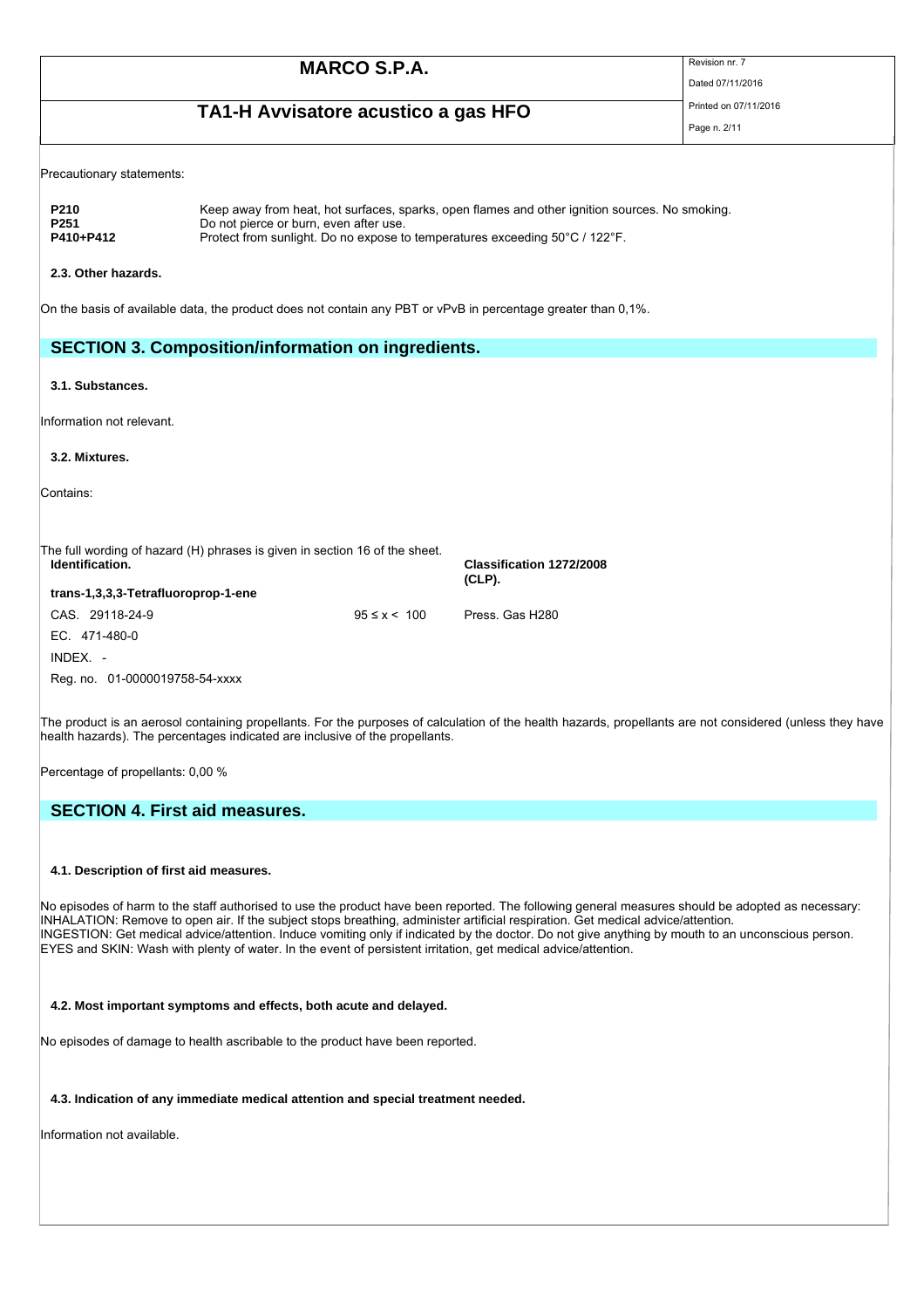Dated 07/11/2016

## TA1-H Avvisatore acustico a gas HFO<br>Printed on 07/11/2016

Page n. 3/11

### **SECTION 5. Firefighting measures.**

### **5.1. Extinguishing media.**

SUITABLE EXTINGUISHING EQUIPMENT The extinguishing equipment should be of the conventional kind: carbon dioxide, foam, powder and water spray. UNSUITABLE EXTINGUISHING EQUIPMENT None in particular.

#### **5.2. Special hazards arising from the substance or mixture.**

HAZARDS CAUSED BY EXPOSURE IN THE EVENT OF FIRE If overheated, aerosol cans can deform, explode and be propelled considerable distances. Put a protective helmet on before approaching the fire. Do not breathe combustion products.

### **5.3. Advice for firefighters.**

GENERAL INFORMATION

Use jets of water to cool the containers to prevent product decomposition and the development of substances potentially hazardous for health. Always wear full fire prevention gear.

SPECIAL PROTECTIVE EQUIPMENT FOR FIRE-FIGHTERS

Normal fire fighting clothing i.e. fire kit (BS EN 469), gloves (BS EN 659) and boots (HO specification A29 and A30) in combination with self-contained open circuit positive pressure compressed air breathing apparatus (BS EN 137).

### **SECTION 6. Accidental release measures.**

### **6.1. Personal precautions, protective equipment and emergency procedures.**

Block the leakage if there is no hazard.

Wear suitable protective equipment (including personal protective equipment referred to under Section 8 of the safety data sheet) to prevent any contamination of skin, eyes and personal clothing. These indications apply for both processing staff and those involved in emergency procedures.

### **6.2. Environmental precautions.**

The product must not penetrate into the sewer system or come into contact with surface water or ground water.

### **6.3. Methods and material for containment and cleaning up.**

Collect the leaked product into a suitable container. If the product is flammable, use explosion-proof equipment. Evaluate the compatibility of the container to be used, by checking section 10. Absorb the remainder with inert absorbent material. Make sure the leakage site is well aired. Contaminated material should be disposed of in compliance with the provisions set forth in point 13.

### **6.4. Reference to other sections.**

Any information on personal protection and disposal is given in sections 8 and 13.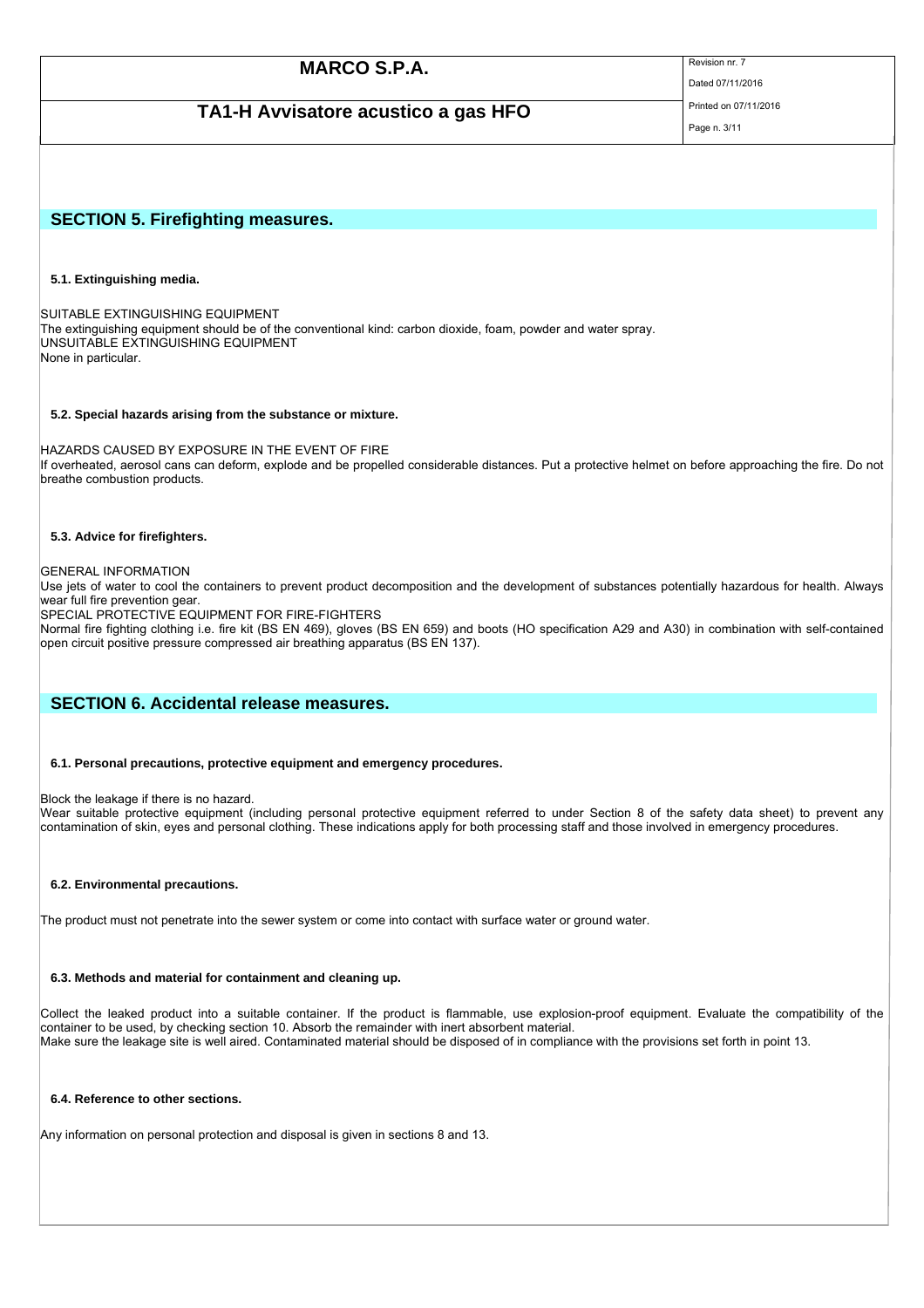## TA1-H Avvisatore acustico a gas HFO<br>Printed on 07/11/2016

Dated 07/11/2016

Page n. 4/11

### **SECTION 7. Handling and storage.**

### **7.1. Precautions for safe handling.**

Avoid bunching of electrostatic charges. Do not spray on flames or incandescent bodies. Vapours may catch fire and an explosion may occur; vapour accumulation is therefore to be avoided by leaving windows and doors open and ensuring good cross ventilation. Do not eat, drink or smoke during use. Do not breathe spray.

### **7.2. Conditions for safe storage, including any incompatibilities.**

Store in a place where adequate ventilation is ensured, away from direct sunlight at a temperature below 50°C/122°F, away from any combustion sources.

#### **7.3. Specific end use(s).**

Information not available.

### **SECTION 8. Exposure controls/personal protection.**

### **8.1. Control parameters.**

Regulatory References:

### DEU Deutschland MAK-und BAT-Werte-Liste 2012

| trans-1,3,3,3-Tetrafluoroprop-1-ene            |                          |                |               |                     |                       |                   |               |                     |
|------------------------------------------------|--------------------------|----------------|---------------|---------------------|-----------------------|-------------------|---------------|---------------------|
| <b>Threshold Limit Value.</b>                  |                          |                |               |                     |                       |                   |               |                     |
| Type                                           | Country                  | TWA/8h         |               | STEL/15min          |                       |                   |               |                     |
|                                                |                          | mg/m3          | ppm           | mg/m3               | ppm                   |                   |               |                     |
| <b>AGW</b>                                     | DEU                      | 4700           | 1000          | 9400                | 2000                  |                   |               |                     |
| Predicted no-effect concentration - PNEC.      |                          |                |               |                     |                       |                   |               |                     |
| Normal value in fresh water                    |                          |                |               |                     |                       | mg/l              |               |                     |
| Health - Derived no-effect level - DNEL / DMEL |                          |                |               |                     |                       |                   |               |                     |
|                                                | Effects on<br>consumers. |                |               |                     | Effects on<br>workers |                   |               |                     |
| Route of exposure                              | Acute local              | Acute systemic | Chronic local | Chronic<br>systemic | Acute local           | Acute<br>systemic | Chronic local | Chronic<br>systemic |
| Inhalation.                                    |                          |                | <b>VND</b>    | 3902 mg/m3          |                       |                   | <b>VND</b>    | 830 mg/m3           |
| Legend:                                        |                          |                |               |                     |                       |                   |               |                     |

 $(C)$  = CEILING ; INHAL = Inhalable Fraction ; RESP = Respirable Fraction ; THORA = Thoracic Fraction.

VND = hazard identified but no DNEL/PNEC available ; NEA = no exposure expected ; NPI = no hazard identified.

### **8.2. Exposure controls.**

As the use of adequate technical equipment must always take priority over personal protective equipment, make sure that the workplace is well aired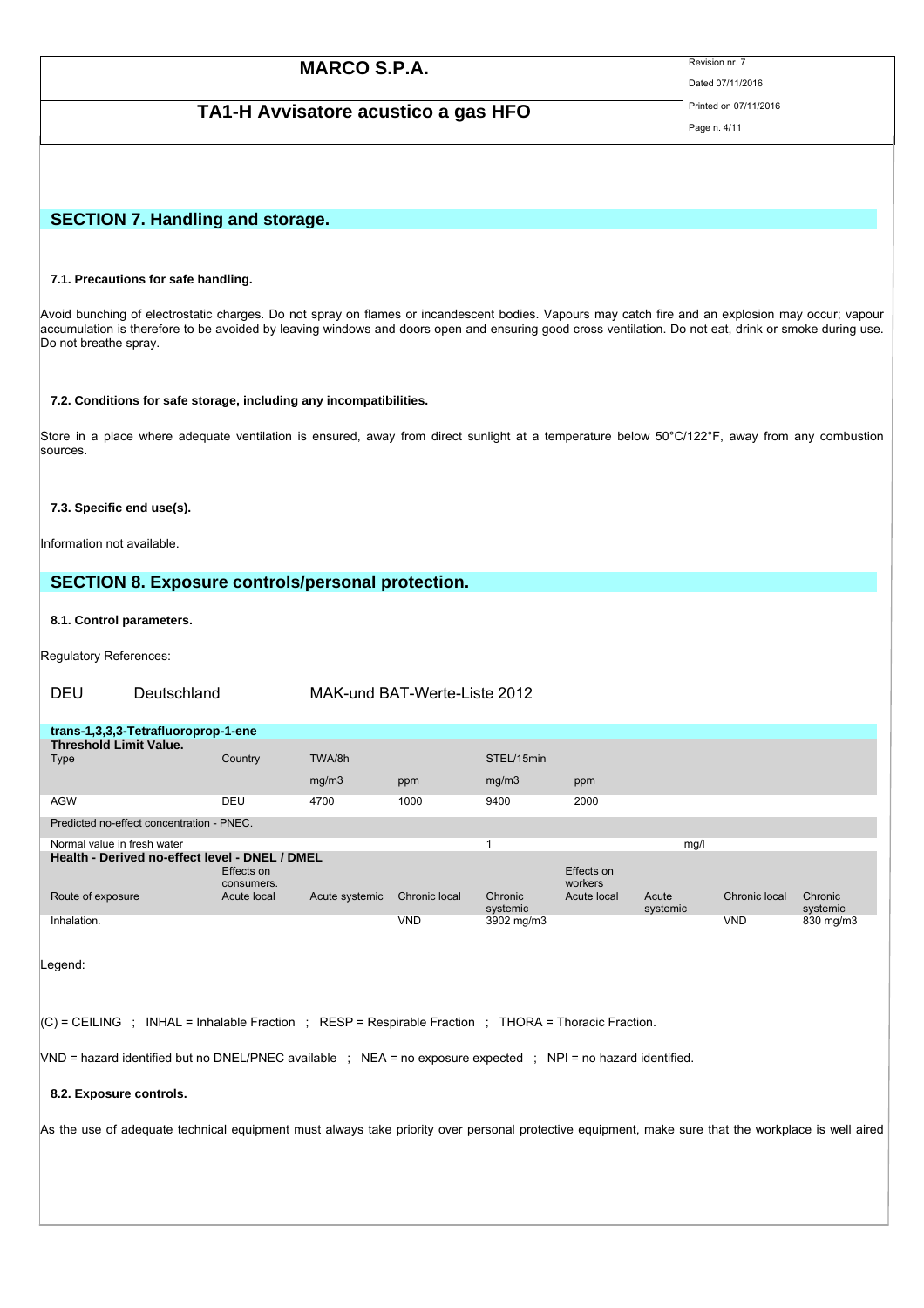## TA1-H Avvisatore acustico a gas HFO<br>Printed on 07/11/2016

Dated 07/11/2016

Page n. 5/11

through effective local aspiration.

HAND PROTECTION None required.

#### SKIN PROTECTION

Wear category I professional long-sleeved overalls and safety footwear (see Directive 89/686/EEC and standard EN ISO 20344). Wash body with soap and water after removing protective clothing.

#### EYE PROTECTION

Wear airtight protective goggles (see standard EN 166).

#### RESPIRATORY PROTECTION

If the threshold value (e.g. TLV-TWA) is exceeded for the substance or one of the substances present in the product, a mask with a type A filter combined with a type P filter should be worn (see standard EN 14387).

Respiratory protection devices must be used if the technical measures adopted are not suitable for restricting the worker's exposure to the threshold values considered. The protection provided by masks is in any case limited.

ENVIRONMENTAL EXPOSURE CONTROLS.

The emissions generated by manufacturing processes, including those generated by ventilation equipment, should be checked to ensure compliance with environmental standards.

### **SECTION 9. Physical and chemical properties.**

#### **9.1. Information on basic physical and chemical properties.**

| Appearance<br>Colour<br>Odour<br>Odour threshold.<br>pH.<br>Melting point / freezing point.<br>Initial boiling point.<br>Boiling range.<br>Flash point.<br><b>Evaporation Rate</b><br>Flammability of solids and gases<br>Lower inflammability limit.<br>Upper inflammability limit.<br>Lower explosive limit.<br>Upper explosive limit. | aerosol<br>colourless<br>odourless<br>Not available.<br>Not available.<br>Not available.<br>Not applicable.<br>Not available.<br>Not applicable.<br>Not available.<br>Not available.<br>Not available.<br>Not available.<br>Not available.<br>Not available. |
|------------------------------------------------------------------------------------------------------------------------------------------------------------------------------------------------------------------------------------------------------------------------------------------------------------------------------------------|--------------------------------------------------------------------------------------------------------------------------------------------------------------------------------------------------------------------------------------------------------------|
| Vapour pressure.<br>Vapour density<br>Relative density.<br>Solubility<br>Partition coefficient: n-octanol/water<br>Auto-ignition temperature.<br>Decomposition temperature.<br>Viscosity<br><b>Explosive properties</b><br>Oxidising properties                                                                                          | 4,19 hPa<br>Not available.<br>1,17 $g/cm3$<br>Not available.<br>Not available.<br>Not available.<br>Not available.<br>Not available.<br>not applicable<br>not applicable                                                                                     |
| 9.2. Other information.                                                                                                                                                                                                                                                                                                                  |                                                                                                                                                                                                                                                              |
| Molecular weight.<br>Total solids $(250^{\circ}C / 482^{\circ}F)$<br>VOC (Directive 2010/75/EC):<br>VOC (volatile carbon) :                                                                                                                                                                                                              | 114,04<br>1,00 %<br>99,00 % -<br>1.141,47<br>q/litre.<br>31,25 %<br>360,34<br>a/litre.                                                                                                                                                                       |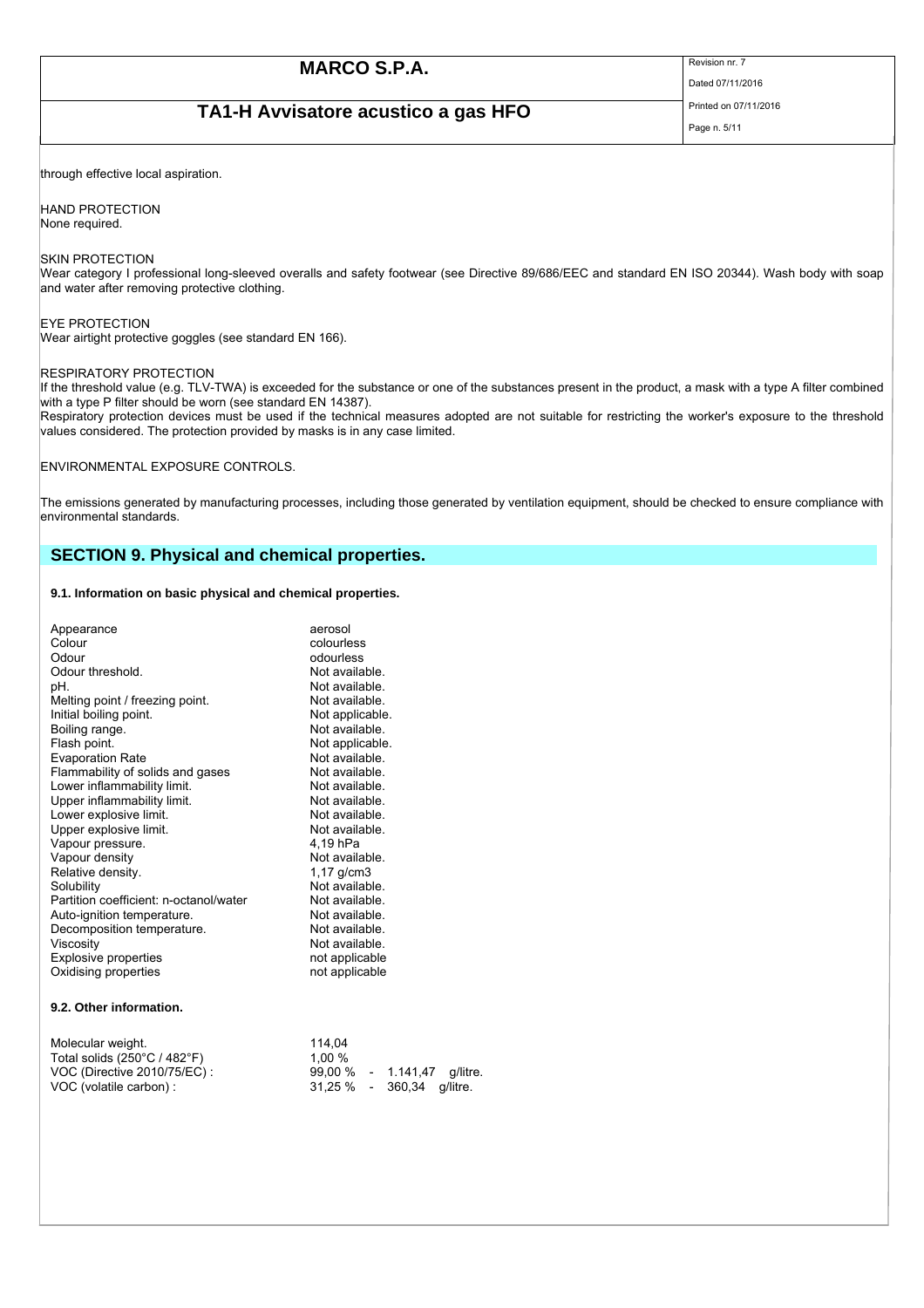| <b>MARCO S.P.A.</b>                                                                          | Revision nr. 7<br>Dated 07/11/2016    |
|----------------------------------------------------------------------------------------------|---------------------------------------|
| TA1-H Avvisatore acustico a gas HFO                                                          | Printed on 07/11/2016<br>Page n. 6/11 |
|                                                                                              |                                       |
| <b>SECTION 10. Stability and reactivity.</b>                                                 |                                       |
|                                                                                              |                                       |
|                                                                                              |                                       |
| 10.1. Reactivity.                                                                            |                                       |
|                                                                                              |                                       |
| There are no particular risks of reaction with other substances in normal conditions of use. |                                       |
|                                                                                              |                                       |
| 10.2. Chemical stability.                                                                    |                                       |
|                                                                                              |                                       |
| The product is stable in normal conditions of use and storage.                               |                                       |
|                                                                                              |                                       |
| 10.3. Possibility of hazardous reactions.                                                    |                                       |
|                                                                                              |                                       |
| No hazardous reactions are foreseeable in normal conditions of use and storage.              |                                       |
|                                                                                              |                                       |
| 10.4. Conditions to avoid.                                                                   |                                       |
|                                                                                              |                                       |
| Avoid overheating.                                                                           |                                       |

**10.5. Incompatible materials.**

Strong reducing or oxidising agents, strong acids or alkalis, hot material.

**10.6. Hazardous decomposition products.**

Information not available.

### **SECTION 11. Toxicological information.**

According to currently available data, this product has not yet produced health damages. Anyway, it must be handled according to good industrial practices.

**11.1. Information on toxicological effects.**

ACUTE TOXICITY.

LC50 (Inhalation - vapours) of the mixture:Not classified (no significant component). LC50 (Inhalation - mists / powders) of the mixture:Not classified (no significant component).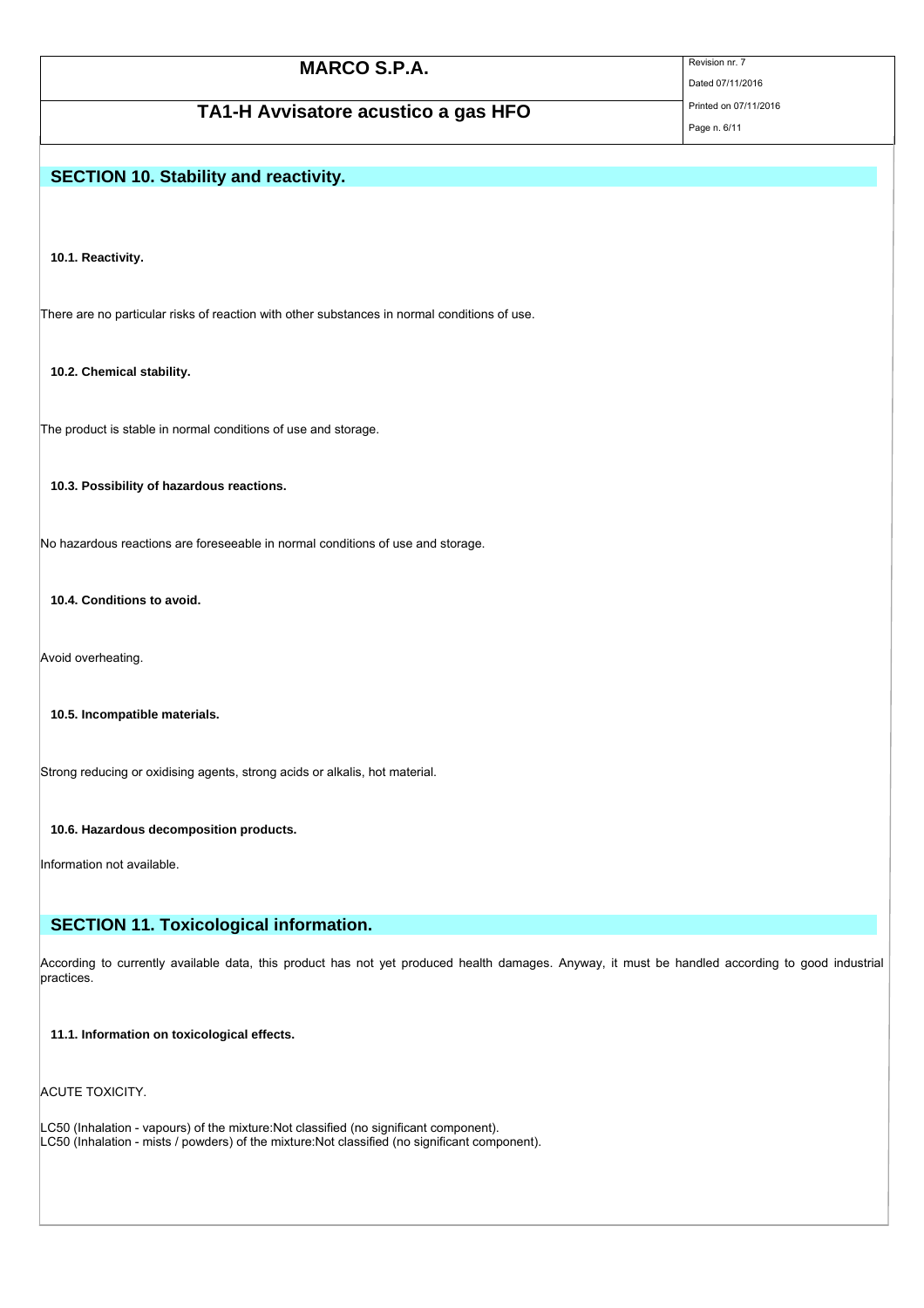| <b>MARCO S.P.A.</b>                                                                    | Revision nr. 7        |
|----------------------------------------------------------------------------------------|-----------------------|
|                                                                                        | Dated 07/11/2016      |
| TA1-H Avvisatore acustico a gas HFO                                                    | Printed on 07/11/2016 |
|                                                                                        | Page n. 7/11          |
| LD50 (Oral) of the mixture: Not classified (no significant component).                 |                       |
| LD50 (Dermal) of the mixture: Not classified (no significant component).               |                       |
| SKIN CORROSION / IRRITATION.                                                           |                       |
| Does not meet the classification criteria for this hazard class.                       |                       |
| SERIOUS EYE DAMAGE / IRRITATION.                                                       |                       |
| Does not meet the classification criteria for this hazard class.                       |                       |
| <b>RESPIRATORY OR SKIN SENSITISATION.</b>                                              |                       |
| Does not meet the classification criteria for this hazard class.                       |                       |
| <b>GERM CELL MUTAGENICITY.</b>                                                         |                       |
| Does not meet the classification criteria for this hazard class.                       |                       |
| CARCINOGENICITY.                                                                       |                       |
| Does not meet the classification criteria for this hazard class.                       |                       |
| REPRODUCTIVE TOXICITY.                                                                 |                       |
| Does not meet the classification criteria for this hazard class.                       |                       |
| ISTOT - SINGLE EXPOSURE.                                                               |                       |
| Does not meet the classification criteria for this hazard class.                       |                       |
| <b>STOT - REPEATED EXPOSURE.</b>                                                       |                       |
| Does not meet the classification criteria for this hazard class.<br>ASPIRATION HAZARD. |                       |
| Does not meet the classification criteria for this hazard class.                       |                       |
| <b>SECTION 12. Ecological information.</b>                                             |                       |

Use this product according to good working practices. Avoid littering. Inform the competent authorities, should the product reach waterways or contaminate soil or vegetation.

**12.1. Toxicity.** Information not available.

### **12.2. Persistence and degradability.**

Information not available.

### **12.3. Bioaccumulative potential.**

Information not available.

**12.4. Mobility in soil.**

Information not available.

### **12.5. Results of PBT and vPvB assessment.**

On the basis of available data, the product does not contain any PBT or vPvB in percentage greater than 0,1%.

### **12.6. Other adverse effects.**

Information not available.

### **SECTION 13. Disposal considerations.**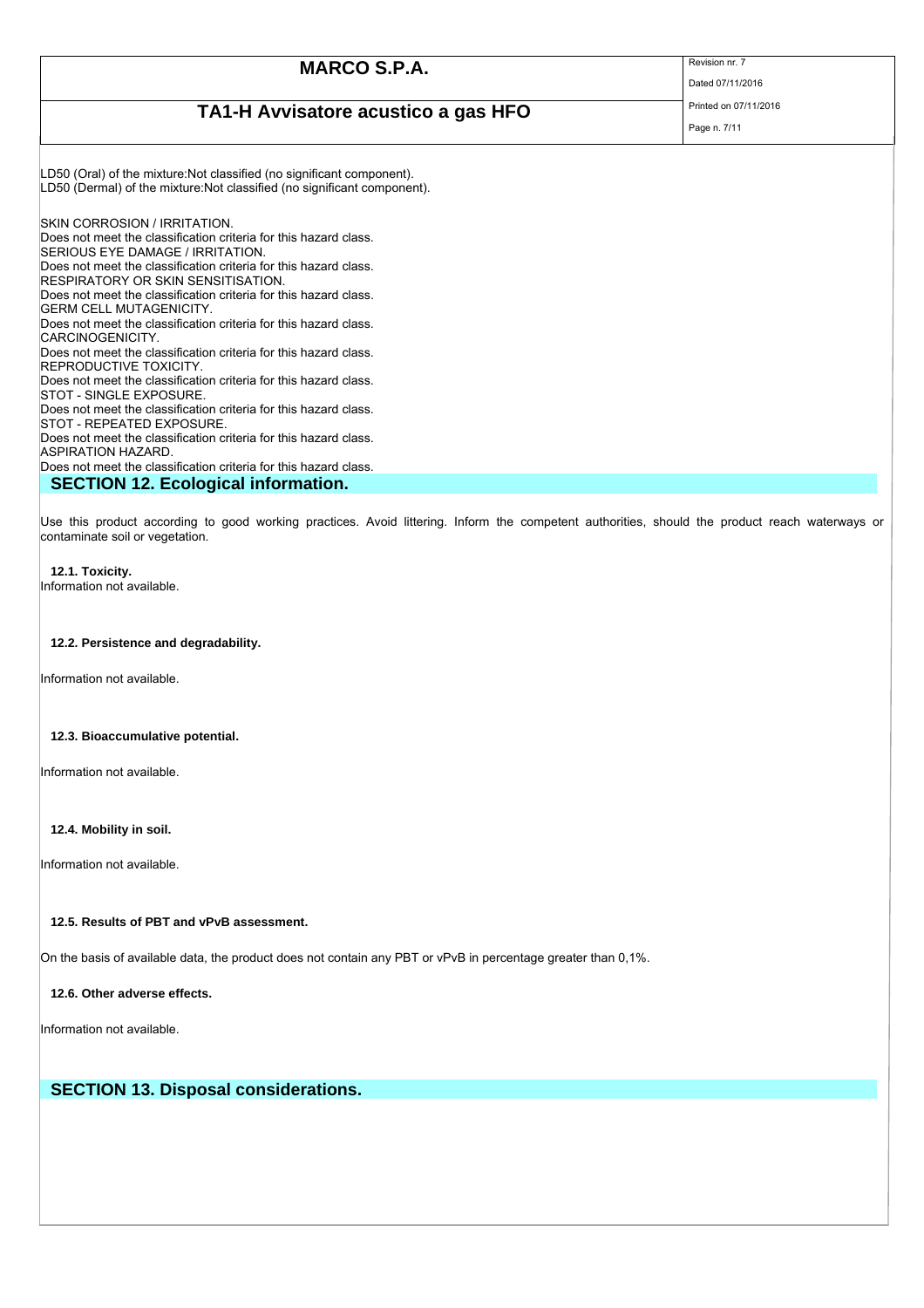TA1-H Avvisatore acustico a gas HFO<br>Printed on 07/11/2016

Dated 07/11/2016

### Page n. 8/11

#### **13.1. Waste treatment methods.**

Reuse, when possible. Neat product residues should be considered special non-hazardous waste. Disposal must be performed through an authorised waste management firm, in compliance with national and local regulations. Waste transportation may be subject to ADR restrictions. CONTAMINATED PACKAGING

Contaminated packaging must be recovered or disposed of in compliance with national waste management regulations.

### **SECTION 14. Transport information.**

### **14.1. UN number.**

ADR / RID, IMDG, IATA: 1950

### **14.2. UN proper shipping name.**

| ADR/RID     | AEROSOLS.<br>NON-                |
|-------------|----------------------------------|
| IMDG:       | FI AMMARI F<br>AFROSOLS          |
| <b>IATA</b> | AEROSOLS.<br>NON-<br>FI AMMARI F |

#### **14.3. Transport hazard class(es).**

| ADR / RID: | Class: 2 | Label: $2.2$ |
|------------|----------|--------------|
| IMDG:      | Class: 2 | Label: $2.2$ |
| IATA:      | Class: 2 | Label: $2.2$ |

-



### **14.4. Packing group.**

ADR / RID, IMDG, IATA:

### **14.5. Environmental hazards.**

| ADR/RID'    | NΟ |
|-------------|----|
| IMDG:       | NΟ |
| <b>IATA</b> | NΟ |

#### **14.6. Special precautions for user.**

ADR / RID: Limited Quantities: 1  $\mathbf{L}$ Tunnel restriction code: (E) Special Provision: -<br>
IMDG:<br>
EMS: F-D, S-U EMS: F-D, S-U Limited Quantities: 1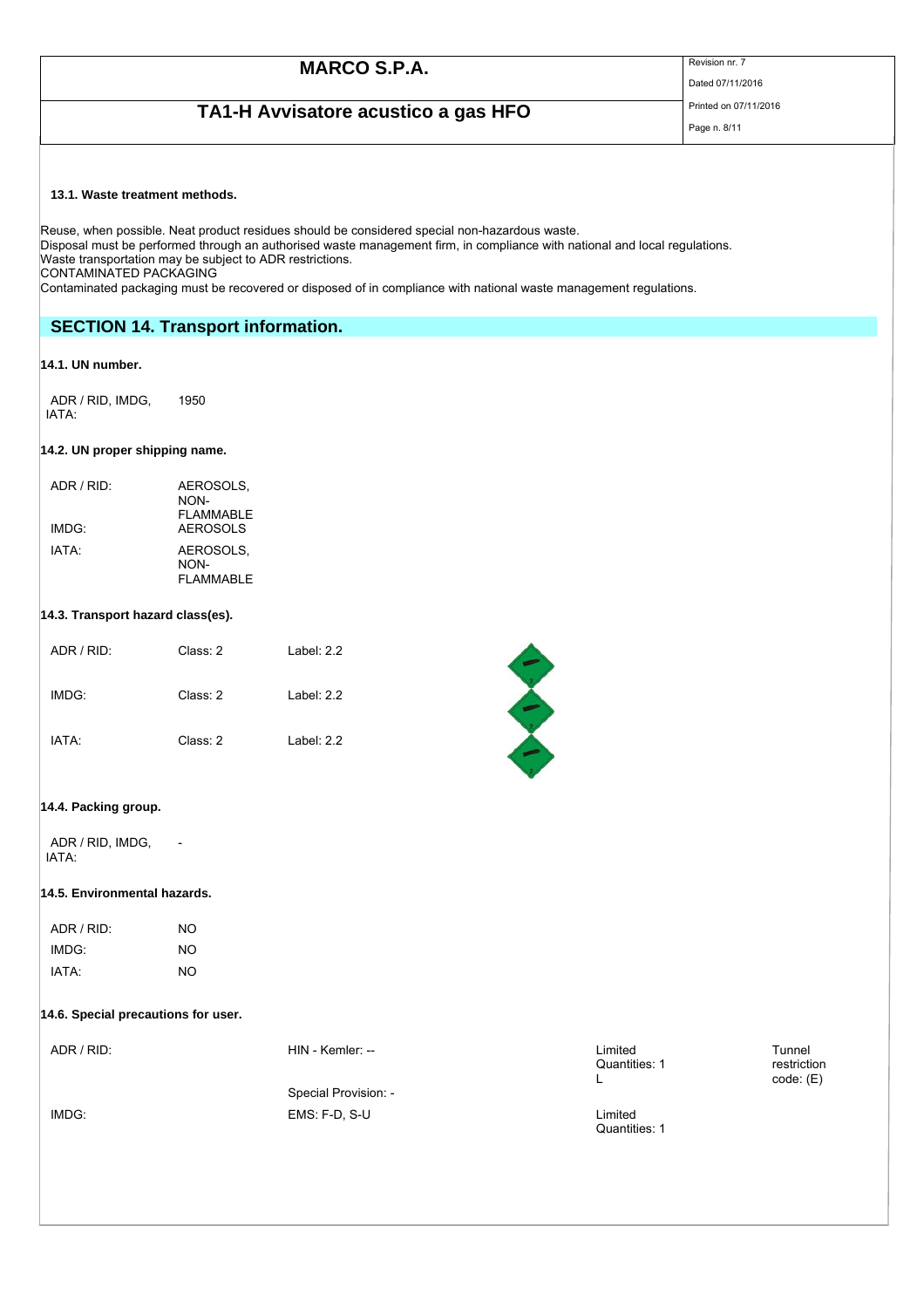|                                                        | <b>MARCO S.P.A.</b>                                                                                             |                               | Revision nr. 7                    |  |  |  |
|--------------------------------------------------------|-----------------------------------------------------------------------------------------------------------------|-------------------------------|-----------------------------------|--|--|--|
|                                                        |                                                                                                                 |                               | Dated 07/11/2016                  |  |  |  |
|                                                        | TA1-H Avvisatore acustico a gas HFO                                                                             |                               | Printed on 07/11/2016             |  |  |  |
|                                                        |                                                                                                                 |                               | Page n. 9/11                      |  |  |  |
|                                                        |                                                                                                                 |                               |                                   |  |  |  |
| IATA:                                                  | Cargo:                                                                                                          | L<br>Maximum<br>quantity: 100 | Packaging<br>instructions:        |  |  |  |
|                                                        | Pass:                                                                                                           | Кg<br>Maximum<br>quantity: 25 | 130<br>Packaging<br>instructions: |  |  |  |
|                                                        | Special Instructions:                                                                                           | Кg<br>A802                    | 130                               |  |  |  |
|                                                        | 14.7. Transport in bulk according to Annex II of Marpol and the IBC Code.                                       |                               |                                   |  |  |  |
| Information not relevant.                              |                                                                                                                 |                               |                                   |  |  |  |
|                                                        | <b>SECTION 15. Regulatory information.</b>                                                                      |                               |                                   |  |  |  |
|                                                        | 15.1. Safety, health and environmental regulations/legislation specific for the substance or mixture.           |                               |                                   |  |  |  |
| Seveso Category - Directive 2012/18/EC: P3b            |                                                                                                                 |                               |                                   |  |  |  |
|                                                        | Restrictions relating to the product or contained substances pursuant to Annex XVII to EC Regulation 1907/2006. |                               |                                   |  |  |  |
| None.                                                  |                                                                                                                 |                               |                                   |  |  |  |
|                                                        | Substances in Candidate List (Art. 59 REACH).                                                                   |                               |                                   |  |  |  |
|                                                        | On the basis of available data, the product does not contain any SVHC in percentage greater than 0,1%.          |                               |                                   |  |  |  |
| Substances subject to authorisarion (Annex XIV REACH). |                                                                                                                 |                               |                                   |  |  |  |
| None.                                                  |                                                                                                                 |                               |                                   |  |  |  |
|                                                        | Substances subject to exportation reporting pursuant to (EC) Reg. 649/2012:                                     |                               |                                   |  |  |  |
| None.                                                  |                                                                                                                 |                               |                                   |  |  |  |
| Substances subject to the Rotterdam Convention:        |                                                                                                                 |                               |                                   |  |  |  |
| None.                                                  |                                                                                                                 |                               |                                   |  |  |  |
| Substances subject to the Stockholm Convention:        |                                                                                                                 |                               |                                   |  |  |  |
| None.                                                  |                                                                                                                 |                               |                                   |  |  |  |
| Healthcare controls.                                   |                                                                                                                 |                               |                                   |  |  |  |
| Information not available.                             |                                                                                                                 |                               |                                   |  |  |  |
| 15.2. Chemical safety assessment.                      |                                                                                                                 |                               |                                   |  |  |  |
|                                                        | No chemical safety assessment has been processed for the mixture and the substances it contains.                |                               |                                   |  |  |  |

## **SECTION 16. Other information.**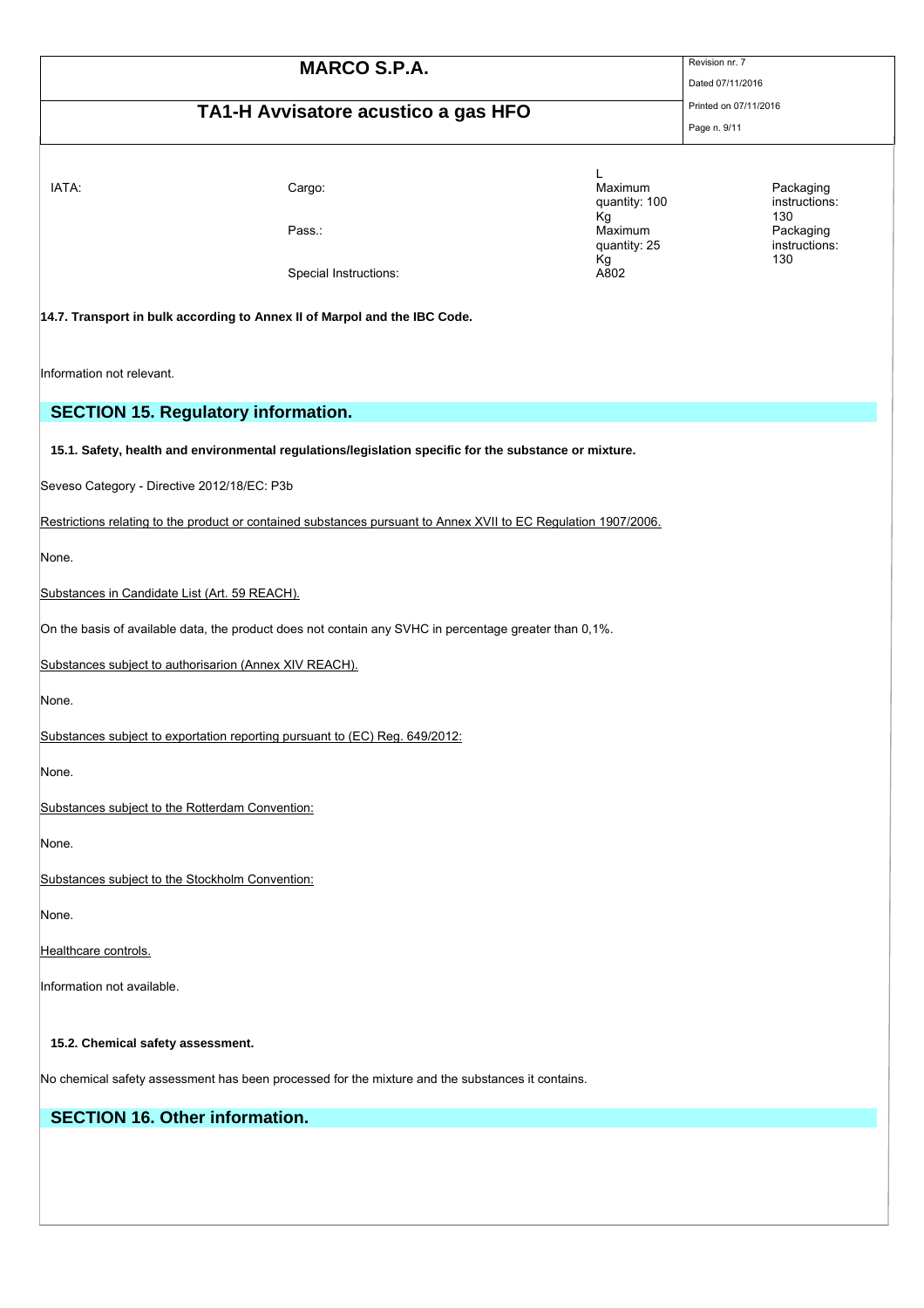# **TA1-H Avvisatore acustico a gas HFO**<br>Printed on 07/11/2016

Text of hazard (H) indications mentioned in section 2-3 of the sheet:

**Aerosol 3** Aerosol, category 3 **Press. Gas** Pressurised gas

Dated 07/11/2016

Page n. 10/11

| H <sub>229</sub>                                                                                                                                                                                                                                                                                                                                                                                                                             |                                                                                                                                                                                                                                                                                                                                                                                                                                                                                                                                                                                                                                                                                                                                                                                                                                                                                                                                                                                                                                              | Pressurised container: may burst if heated.       |                                                                                                    |  |
|----------------------------------------------------------------------------------------------------------------------------------------------------------------------------------------------------------------------------------------------------------------------------------------------------------------------------------------------------------------------------------------------------------------------------------------------|----------------------------------------------------------------------------------------------------------------------------------------------------------------------------------------------------------------------------------------------------------------------------------------------------------------------------------------------------------------------------------------------------------------------------------------------------------------------------------------------------------------------------------------------------------------------------------------------------------------------------------------------------------------------------------------------------------------------------------------------------------------------------------------------------------------------------------------------------------------------------------------------------------------------------------------------------------------------------------------------------------------------------------------------|---------------------------------------------------|----------------------------------------------------------------------------------------------------|--|
| H280                                                                                                                                                                                                                                                                                                                                                                                                                                         |                                                                                                                                                                                                                                                                                                                                                                                                                                                                                                                                                                                                                                                                                                                                                                                                                                                                                                                                                                                                                                              | Contains gas under pressure; may burst if heated. |                                                                                                    |  |
| LEGEND:<br>- CLP: EC Regulation 1272/2008<br>- DNEL: Derived No Effect Level<br>- EmS: Emergency Schedule<br>- LC50: Lethal Concentration 50%<br>- LD50: Lethal dose 50%<br>- OEL: Occupational Exposure Level<br>- PEL: Predicted exposure level<br>- REACH: EC Regulation 1907/2006<br>- TLV: Threshold Limit Value<br>- TWA STEL: Short-term exposure limit<br>- VOC: Volatile organic Compounds<br>- WGK: Water hazard classes (German). | - ADR: European Agreement concerning the carriage of Dangerous goods by Road<br>- CAS NUMBER: Chemical Abstract Service Number<br>- CE50: Effective concentration (required to induce a 50% effect)<br>- CE NUMBER: Identifier in ESIS (European archive of existing substances)<br>- GHS: Globally Harmonized System of classification and labeling of chemicals<br>- IATA DGR: International Air Transport Association Dangerous Goods Regulation<br>- IC50: Immobilization Concentration 50%<br>- IMDG: International Maritime Code for dangerous goods<br>- IMO: International Maritime Organization<br>- INDEX NUMBER: Identifier in Annex VI of CLP<br>- PBT: Persistent bioaccumulative and toxic as REACH Regulation<br>- PEC: Predicted environmental Concentration<br>- PNEC: Predicted no effect concentration<br>- RID: Regulation concerning the international transport of dangerous goods by train<br>- TWA: Time-weighted average exposure limit<br>- vPvB: Very Persistent and very Bioaccumulative as for REACH Regulation |                                                   | - TLV CEILING: Concentration that should not be exceeded during any time of occupational exposure. |  |
| GENERAL BIBLIOGRAPHY<br>- The Merck Index. - 10th Edition<br>. Handling Chamical Safaty                                                                                                                                                                                                                                                                                                                                                      | 1. Regulation (EU) 1907/2006 (REACH) of the European Parliament<br>2. Regulation (EU) 1272/2008 (CLP) of the European Parliament<br>3. Regulation (EU) 790/2009 (I Atp. CLP) of the European Parliament<br>4. Regulation (EU) 2015/830 of the European Parliament<br>5. Regulation (EU) 286/2011 (II Atp. CLP) of the European Parliament<br>6. Regulation (EU) 618/2012 (III Atp. CLP) of the European Parliament<br>7. Regulation (EU) 487/2013 (IV Atp. CLP) of the European Parliament<br>8. Regulation (EU) 944/2013 (V Atp. CLP) of the European Parliament<br>9. Regulation (EU) 605/2014 (VI Atp. CLP) of the European Parliament                                                                                                                                                                                                                                                                                                                                                                                                    |                                                   |                                                                                                    |  |

- Handling Chemical Safety
- INRS Fiche Toxicologique (toxicological sheet)
- Patty Industrial Hygiene and Toxicology - N.I. Sax - Dangerous properties of Industrial Materials-7, 1989 Edition
- ECHA website

Note for users:

The information contained in the present sheet are based on our own knowledge on the date of the last version. Users must verify the suitability and thoroughness of provided information according to each specific use of the product.

This document must not be regarded as a guarantee on any specific product property.

The use of this product is not subject to our direct control; therefore, users must, under their own responsibility, comply with the current health and safety laws and regulations. The producer is relieved from any liability arising from improper uses.

Provide appointed staff with adequate training on how to use chemical products.

Changes to previous review: